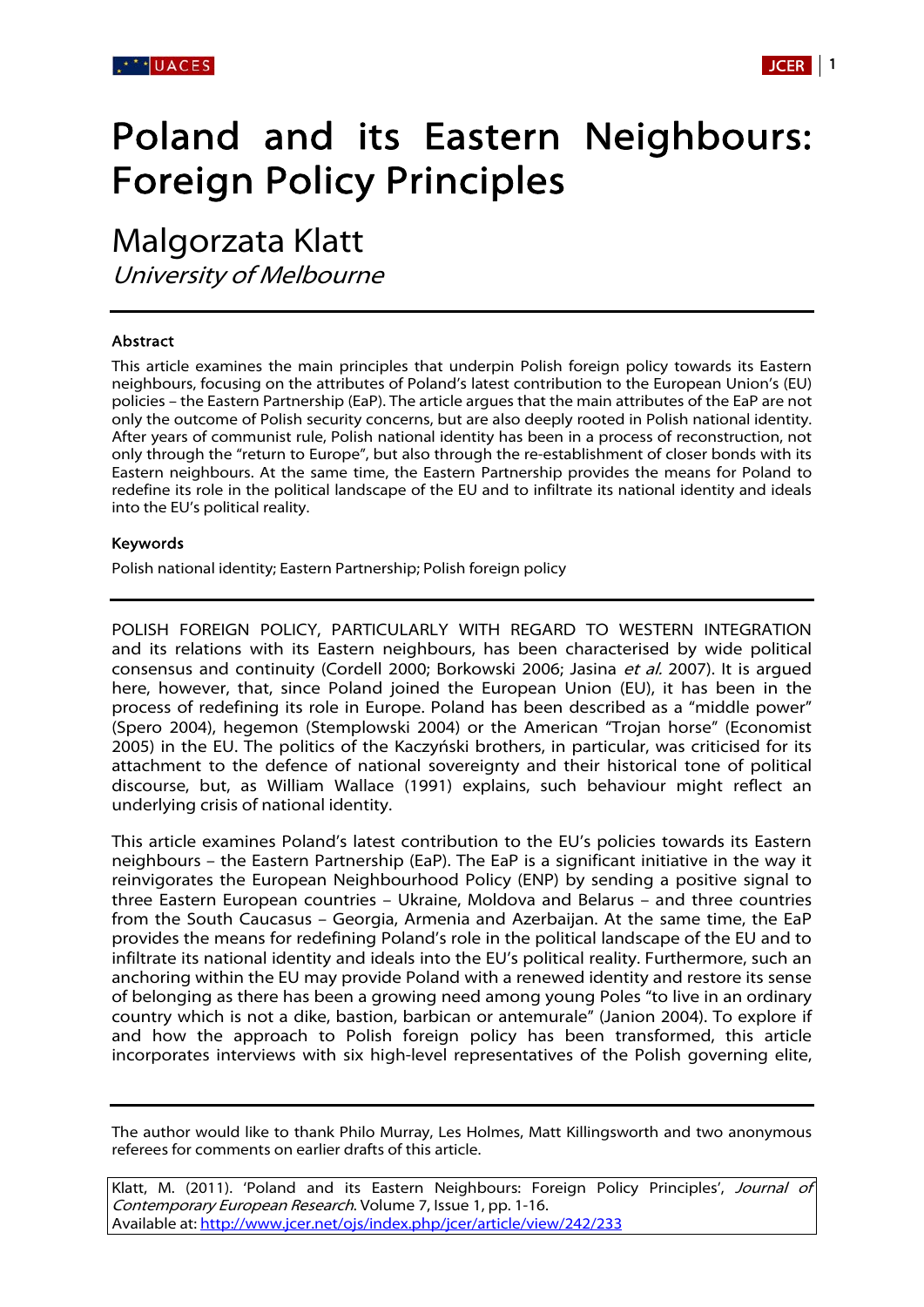including the former Polish Foreign Affairs Minister Adam Daniel Rotfeld and two Undersecretaries of the State at the Polish Ministry of Foreign Affairs (MFA). These interviews provide insights into the changing nature of Polish decision-makers' experiences, practices, values and attitudes towards the Eastern neighbours and Poland's role in the EU.

The democratisation of Poland's immediate neighbours has been the priority of its security policy. According to the National Security Strategy of Poland (2007), the strengthening of democratic aspirations in Ukraine, Moldova and the South Caucasus, and the democratisation of Belarus would reinforce Poland's security. Undoubtedly, this objective played an important role in prompting Poland's latest contribution to the EU's policy towards its Eastern neighbours. Nevertheless, this article argues that the main attributes of the EaP are not only the outcome of Polish security concerns, but are also deeply rooted in Polish national identity. Since the eighteenth century, Poland's politics has been pursued by adhering to one of the opposing paradigms: political realism or political idealism (Bromke 1967). Political realists have adopted a pragmatic approach to Poland's politics, focusing on increasing its internal strength and advocating a *modus vivendi* with their more powerful neighbours. On the other hand, the idealists acted on the basis of the moralistic view that Poland has its rightful place in Europe and its existence is indispensable for upholding a moral order in international politics, including bringing freedom to its Eastern neighbours. They considered Poland's freedom the highest virtue; therefore, they were willing to sacrifice themselves to achieve this. This article examines the main "ideational" principles that underpin Polish policy towards the East that have motivated the EaP, such as the principle of differentiation, the principle of European Standards and the principle of increased regional cooperation.

# Theoretical background

The 1989 peaceful revolutions resulted in transformations of the borders of Europe, as well as changes in the value-system with which people had identified (Sztompka 2004: 4). The absence of independent statehood and freedom during the period of communist rule in Central and Eastern European states resulted in the need for identification, confirmation or creation of a national identity and a sense of belonging.

In general terms, the notion of national identity derives from a common language, religion, geographic location, collective memory and cultural practices (Prizel 1998: 16). These components comprise two categories of determinants: the individual's motivations, convictions and beliefs; and the cultural, economic, legal and geopolitical institutional structures in which the individuals are involved (Sztompka 2004: 4). These combined components create a sense of "we" and "them", which results in forging bonds or constructing boundaries.

The sense of nation and national identity plays a vital role in forming a society's perception of its environment and significantly influences the objectives of national foreign policy (Sztompka 2004: 14). In elaborating on the importance of national identity and foreign policy, Ilja Prizel (2004: 19) writes:

National identity serves not only as the primary link between the individual and society, but between a society and the world. Foreign policy, with its role as protector and the anchor of national identity, provides the political elite with a ready tool for mass mobilization and political cohesion.

A collapse of communism and the 2004 enlargement of the EU lie at the heart of the transformation of the national identities of Central and Eastern European countries, and also offer the means to erase "peculiar and crippled East-European identity" (Sztompka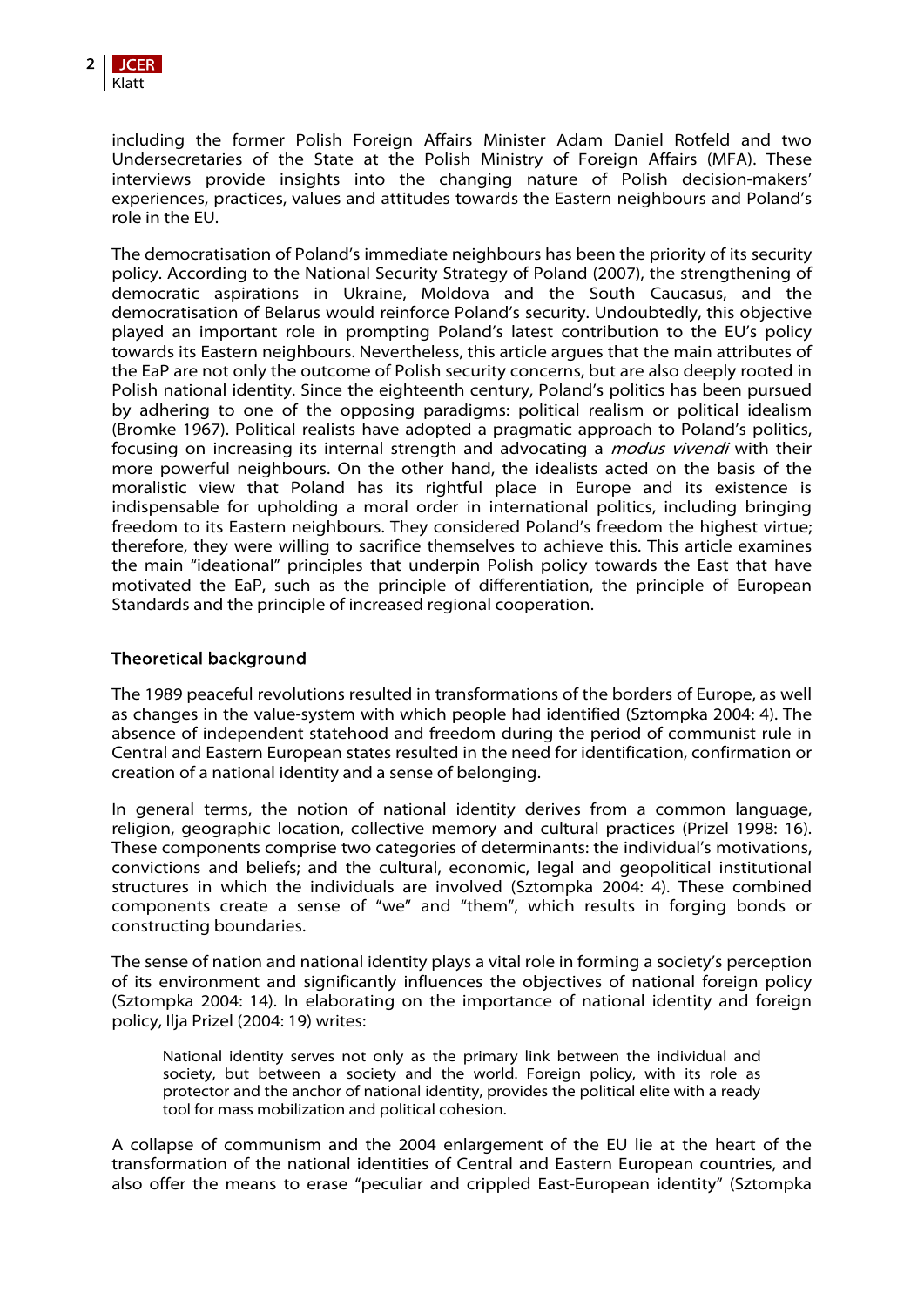2004: 4). The popular notion of a "return to Europe" encompassed not only the idea of joining the European structures, but also reaffirmed the European identity of Central Europe. Nevertheless, new EU members have their own visions, programs and policies grounded in their national identities. Therefore, as Peter Katzenstein and Jeffrey Checkel (2009: 214) note, the contested politics of European identity might spill over into many policy domains that will require the adjustment of the old West, and of Brussels, in particular.

Over the years, the EU has been described as a civilian power, a soft power and more recently as a normative power in international relations (Nye 2004; Sjursen 2006; Manners 2009). The EU has profiled itself as a qualitatively different international actor seeking to promote a rule-based international order, instead of traditional modes of power politics. The Treaty of Amsterdam explicitly mentions human rights protection, democracy and the rule of law as the fundamental pillars of EU cooperation.

With regard to the policies towards the EU neighbours, the most effective instrument of the EU's common foreign policy has been the promise of enlargement, conditional on the acceptance by applicant states of the political and economic criteria set out by the EU. The ability of the EU to influence neighbouring states that are not considered EU candidates in the near future has been widely debated as the EU is not able to disconnect from their problems. As William Wallace (2003) noted, "the choice for the EU is therefore whether to export security and stability to these new neighbours, or risk importing instability from them". It is widely acknowledged that stability can be achieved by an export of the norms that the EU promotes such as democratic culture, human rights and the rule of law. Nevertheless, the EU's norm "export" to its neighbourhood through the means of the European Neighbourhood Policy (ENP) to date has been ineffective. The ENP has been criticised for adopting many of the pre-accession mechanisms without the explicit aim of membership for those states participating in the project (Cremona and Hillion 2006). Therefore, without the so-called "carrot", the democratic transformations triggered by the ENP have been slow or non-existent.

The notion of the EU's normative power relates to the norms promoted by supranational institutions, but, first and foremost, it relates to the promotion of norms by the EU members themselves. If the member states also act as "norm advocates" and comply with the norms they propagate, then the EU's norm promotion becomes more convincing (Finnemore and Sikkink 1998). As Martha Finnemore and Kathryn Sikkink (1998) explain, many international norms began as domestic norms and became international through the efforts of entrepreneurs of various kinds. It is argued that militarily weak and economically dependent small states in particular play a significant role in strengthening global codes of appropriate behaviour by acting as "norm entrepreneurs" in the international community (Ingebritsen 2002).

Poland presents itself as a normative actor with a commitment to spreading European norms to the East, as pointed out by Foreign Affairs Minister Radosław Sikorski (2008):

Protecting human rights as well as the rule of law and democracy have become a Polish passion (…). We would like to make sure that such promotion of democracy is more closely tied to development aid, addressed to countries close to us. This conviction results from the belief that our particular experience in the creation of democratic institutions and economic transformation can be translated into effective support of similar processes in other countries.

Central and Eastern European countries' experiences of communism, their role in peaceful revolutions and transformations toward democracy and a market economy influence their appreciation of values. Poland's national identity may have a significant impact on the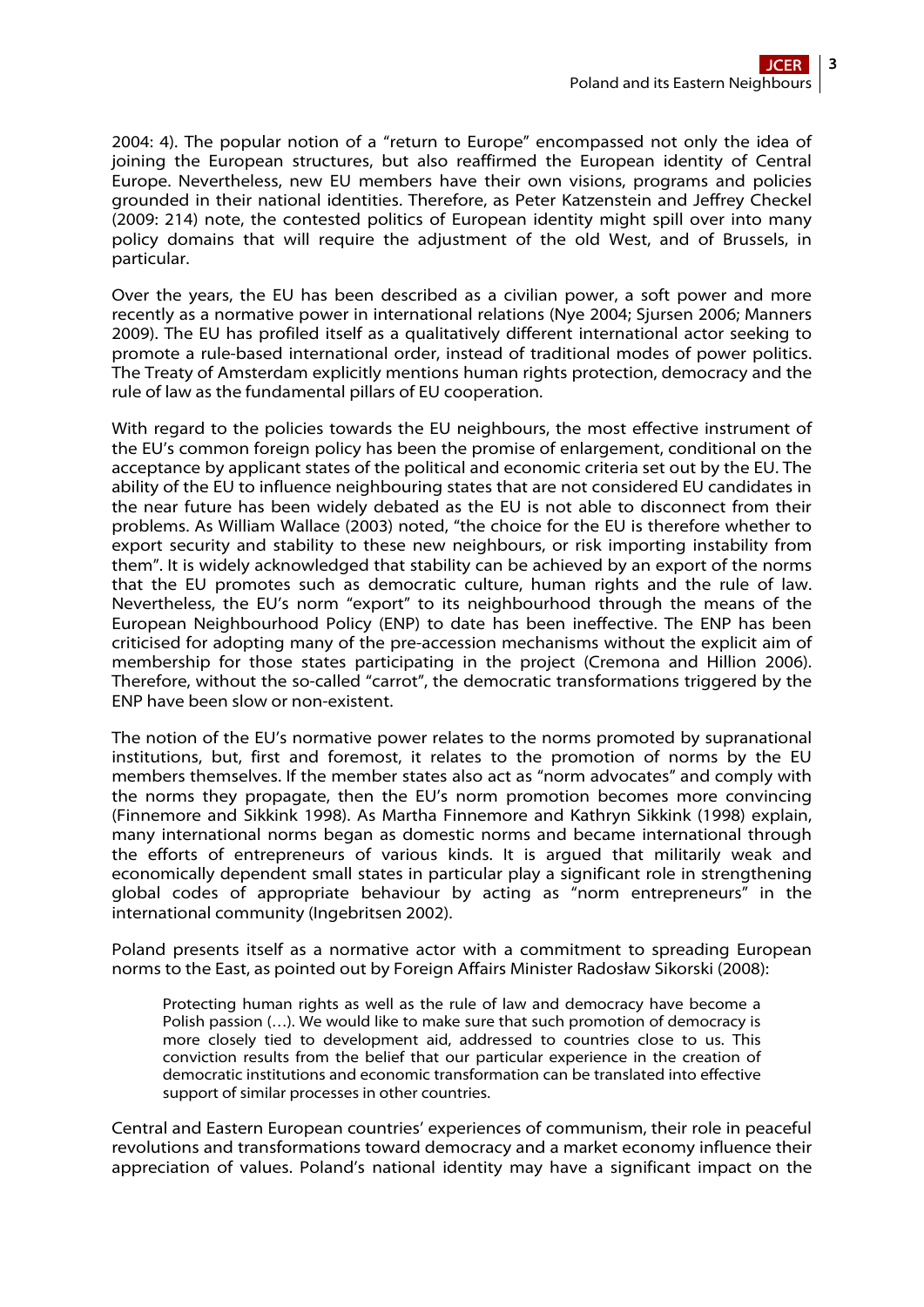

development of EU common policies. It is interesting, therefore, to analyse if and how Poland's national values were incorporated into the EaP.

#### Poland's national identity

Poles have developed a very strong national identity, despite the fact that Poland, as a state, did not exist for 123 years. Polish national identity has been strongly shaped by its history, geopolitical location, bitter experiences of years of lost sovereignty, as well as its strong Catholicism and specific perception of nationhood. Poland's geopolitical position between two cultural and religious civilisations of East and West, together with nineteenth century anti-Russian uprisings, created a myth that Poland is a gatekeeper of Western values and defender of Western civilisation. This reinforces three important issues. First, Poles regard themselves as belonging to a Western European tradition. Zdzisław Mach (2000: 1) points out that the nineteenth century spiritual and political national elites considered Poland as the "eastern flank of Western Europe". Second, the years of the Iron Curtain divide created an idealised image of Europe among Poles. Third, the nineteenth century Polish national-liberation traditions, based on the belief that each nation has a special universal task to fulfil (the national mission), served as a vehicle for Poland's mission to resist the invasions of Europe and help the Eastern neighbours in "the struggle for freedom and international justice" (Walicki 1982: 78-79).

Nevertheless, since Poland regained its independence in 1989, its national identity and its foreign policy have been in a process of transformation. The 2004 enlargement not only connected West and East, but also created new divisions, particularly between the more developed Central Europe and those lagging behind. The years of totalitarian regime caused the ongoing crisis of a sense of cultural identity in Central and Eastern Europe (Najder 2005). However, in Poland the crisis arose from the termination of long-lasting multinational cultural ties that have been further undermined by its inclusion into the EU. Poland's sense of belonging in the EU and the restitution of its national identity are closely linked with its partnership with the Eastern neighbours that are not part of the EU.

There is another aspect of Polish contemporary national identity. As Maria Janion (2004), a prominent Polish sociologist points out, the process of EU accession coincided with the process of a momentous change in consciousness, especially in the minds of young Poles. In Janion's opinion, they are now torn: "They belong neither to the East nor to the West, but are suspended in an ambiguous environment" (ibid.). Janion emphasises that this suspension between West and East is also characterised by a sense of exclusion and dispossession. The crisis noted by Janion leads to the reformulation of the Polish identity, belonging and sense of Polishness in the way in which the new intellectual elite deconstructs the romantic-messianistic myth of Polish culture. According to Janion, young Poles currently identify with the words of Polish poet, Antoni Słonimski: "We want to live in an ordinary country which is not a dike, bastion, barbican or *antemurale*. We do not want the historical mission, or leadership, or great power imperialism". The Romantic stereotypes of Polish Catholics and messianistic martyrdom, which dominated the national consciousness, have become obsolete. Patriotism is seen as an obstacle towards the adaptation to the current globalised ("normal") world. Janion's claims are clearly supported by the current governing elite. Polish Foreign Affairs Minister Radosław Sikorski's statements (2009b) explain that Poland is fundamentally different from its previous historical incarnations. According to Sikorski, its present growth potential does not depend on the status of "Jagiellonian" regional power. He appeals to Poles to "descend from a martyr pedestal and remove the crown of thorns" (Sikorski 2009b). Sikorski addresses the matters concerned with Poland's role in the region not by viewing Poland as a regional power, but rather aligned with the EU's most influential members and focused on cooperation. Although Sikorski's approach was criticised for its "political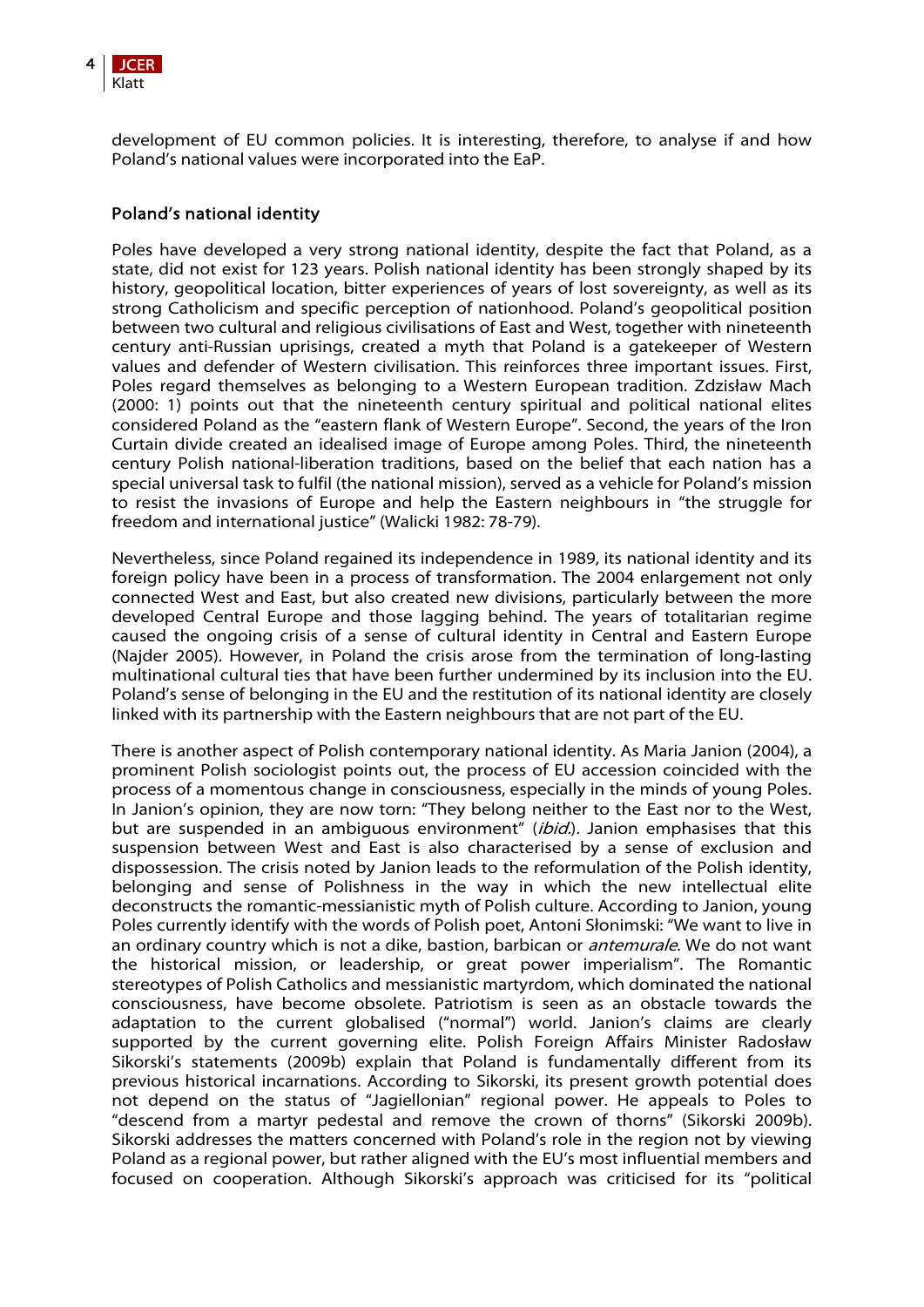minimalism" (Cichocki 2009), it illustrates the new and more cautious approach to Poland's position, confirming Janion's (2004) suggestions that Poles are deconstructing the romantic-messianistic myths that, up until now, have motivated Polish foreign policy.

Hence, we arrive at two important issues. The first regards the matter of a Polish sense of suspension, between West and East, and the degree to which it contributes to the formulation of EU common policies. These sentiments are reflected in comments made by Juliusz Mieroszewski, one of the major contributors to Kultura: "We will be worth as much in the West as we are in the East" (Jasina et al. 2007: 57). It is closely connected with the second issue that identifies the crisis of Polish national identity in terms of wanting to ensure the well-being of Eastern European nations at the same time as it requires the reaffirmation of its Western European credentials.

#### Poland's role in Europe: elite perceptions of Poland's potential

According to a majority of the representatives of the Polish political elite interviewed for this article, Poland is big and influential. For example, acting Political Director in Ministry of Foreign Affairs, Witold Sobków, is convinced that Poland is currently a regional leader and an expert in Eastern European politics in the EU (interview 1). Sobków's opinion that Poland is an influential player in the EU is shared by Jarosław Bratkiewicz, the Director of the Eastern Policy Department of MFA (interview 2). He notes that Poland's potential comes from its firm politics and its strong national identity, which are different from those of Western Europe. However, there is another aspect to these opinions. Bratkiewicz points out that, although Poland is big and influential, it has to adjust its national interest to that of the whole Union. Both Bratkiewicz and Sobków emphasise the importance of Poland's role as a human rights supporter and active participant in international peace-missions, which contribute to Poland's strong normative character. The values promoted by the European Union are fundamental for Poland's security, in the view of former Foreign Affairs Minister Adam D. Rotfeld (interview 3). He argues that the answer to Poland's security dilemma should come from close international multilateral cooperation and a promotion of international law, particularly in the East. In Rotfeld's view, the EU is not an economic union but first and foremost a union of norms, ideals and democratic values, which need to be "explained" and "exported" to the East by Poland.

According to the Undersecretary of State at the MFA, Przemysław Grudziński, Poland is currently in the process of establishing itself as a middle-range European player, still clarifying realistic ambitions relative to its potential (interview 4). Grudziński emphasises that, until now, Polish foreign policy has been based on obsolete Westphalian assumptions about world politics, with too great attention being paid to geopolitics. Grudziński suggests that Poland has the potential to play the role of an "intelligent agent". The foreign policy of an intelligent agent would be to align its own objectives with the objectives of other players. It would formulate and share concepts and ideas, inspire others to act and would join innovative projects, particularly in the areas beyond its immediate interests. Furthermore, in Grudziński's opinion, reformulating Poland's foreign policy and becoming an intelligent agent would endorse Poland's place in Europe as a middle-man between the West and the East.

A view that might complement Grudziński's considerations is presented by another MFA official, Michał Łabenda (interview 5). He emphasises that the EU's policy-making processes are difficult to understand, even by its own members; hence, they are even more problematic for its non-members, particularly for countries further to the East, such as Georgia. Therefore, Poland should focus on bringing the Eastern neighbours closer to the EU by introducing them to other EU members, and also interpreting the European Union's "way of doing things" to the Eastern partners. The EaP may be regarded as an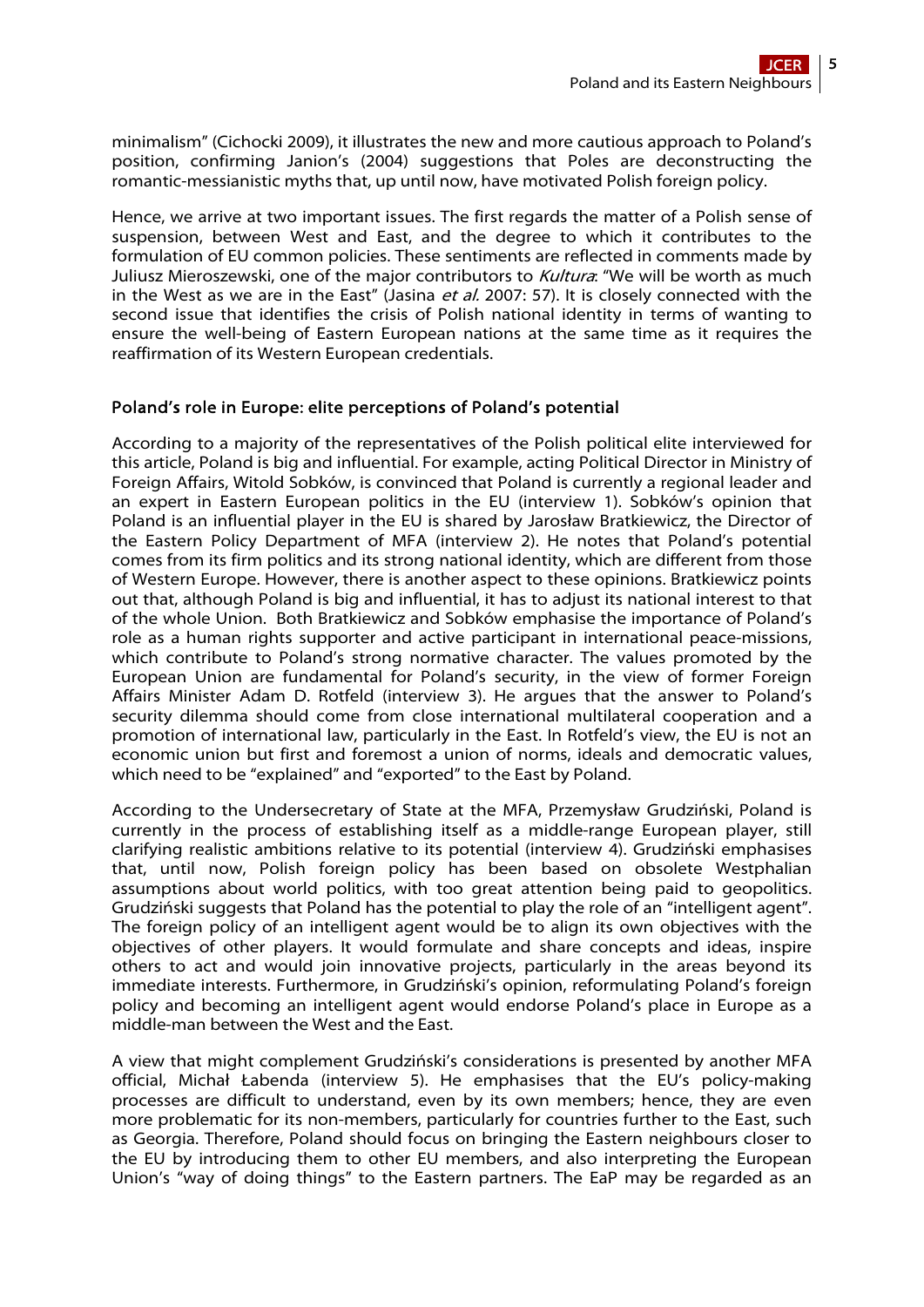

instrument that may help Poland to develop this natural potential, and at the same time define Poland's foreign policy objectives.

After five years of EU membership, Poland is still in the process of establishing itself within the EU. The Polish governing elite abandoned the mentality of being a "centre of civilisation" and *antemurale* of Europe and replaced it with the recognition of its place in the world as a mid-size European state. Nevertheless, the Polish governing elite would like to see Poland as a big and influential EU member. Poland's attempt to reconstruct and consolidate its place in Europe after the collapse of communism plays a significant role in formulating its policies towards its Eastern neighbours and its preferences for EU policies towards its Eastern neighbours. Polish decision-makers clearly see Poland's role in the East as a promoter of the EU's norms, translator of the EU's law and an "intelligent agent". The EaP, therefore, serves as a continuation of foreign policy which ensures that Poland is "part of a democratic continuum" (Prizel 1998: 151). It also provides the means for Poland to become an active contributor to EU policies, facilitating the EU's vision of cooperation with the EU's Eastern neighbours on the basis of a normative approach to bilateral and multilateral relations.

# The Eastern Partnership

Poland's willingness to actively contribute to the formulation of the EU's Eastern policy has been clearly declared since negotiations regarding Poland's entry into the EU first started in 1998. This is when Minister of Foreign Affairs Bronisław Geremek (1998) emphasised:

Poland's participation in the Common Foreign and Security Policy, (…) will enhance the EU policy towards its Eastern neighbours, contributing to the development of open and partner-like relations with countries remaining outside the enlarged Union.

 In early 2003, shortly after the conclusion of the accession negotiations at the Copenhagen Summit, Minister of Foreign Affairs Włodzimierz Cimoszewicz put forward a proposal to create the Eastern Dimension (Non-paper, 2002). The "non-paper" was aimed primarily at Poland's direct neighbours, Ukraine, Belarus and Moldova, clearly demonstrating Poland's advocacy for their future membership of the EU. The proposal, however, had little impact on Brussels' policies; yet, some Polish suggestions, especially with regard to Ukraine, were included in the framework of the European Neighborhood Policy (Natorski 2007:14). Since the 2003 "non-paper", subsequent Polish governments, regardless of political preference, have attempted to develop the EU policy towards the Eastern neighbours, which would be more flexible than the ENP and adjusted to the specific needs of the Eastern neighbours. Poland particularly emphasised the importance of the "open door" policy towards its Eastern neighbours.

The EaP was first presented at the General Affairs and External Relations Council (GAERC) meeting in Brussels on 26 May 2008. It was officially accepted at the European Council meeting in June 2008 and included in the European Council Conclusions, which set out the task for the European Commission to prepare the project in more detail (Council of the EU 2008:19). The Communication from the Commission (2008) to the European Parliament and the Council was presented in December 2008. The EaP was officially launched during a special summit under the Czech Presidency in spring 2009 (Council of the EU 2009).

The EaP constitutes a new initiative within the ENP, aiming to strengthen the EU's policies towards its Eastern neighbours. It is grounded in the ENP's principle to promote stability and prosperity beyond the EU's borders. The Commission's Communication on the Eastern Partnership (2008) refers to the ideational justification of the EU's engagement in the Eastern neighbourhood: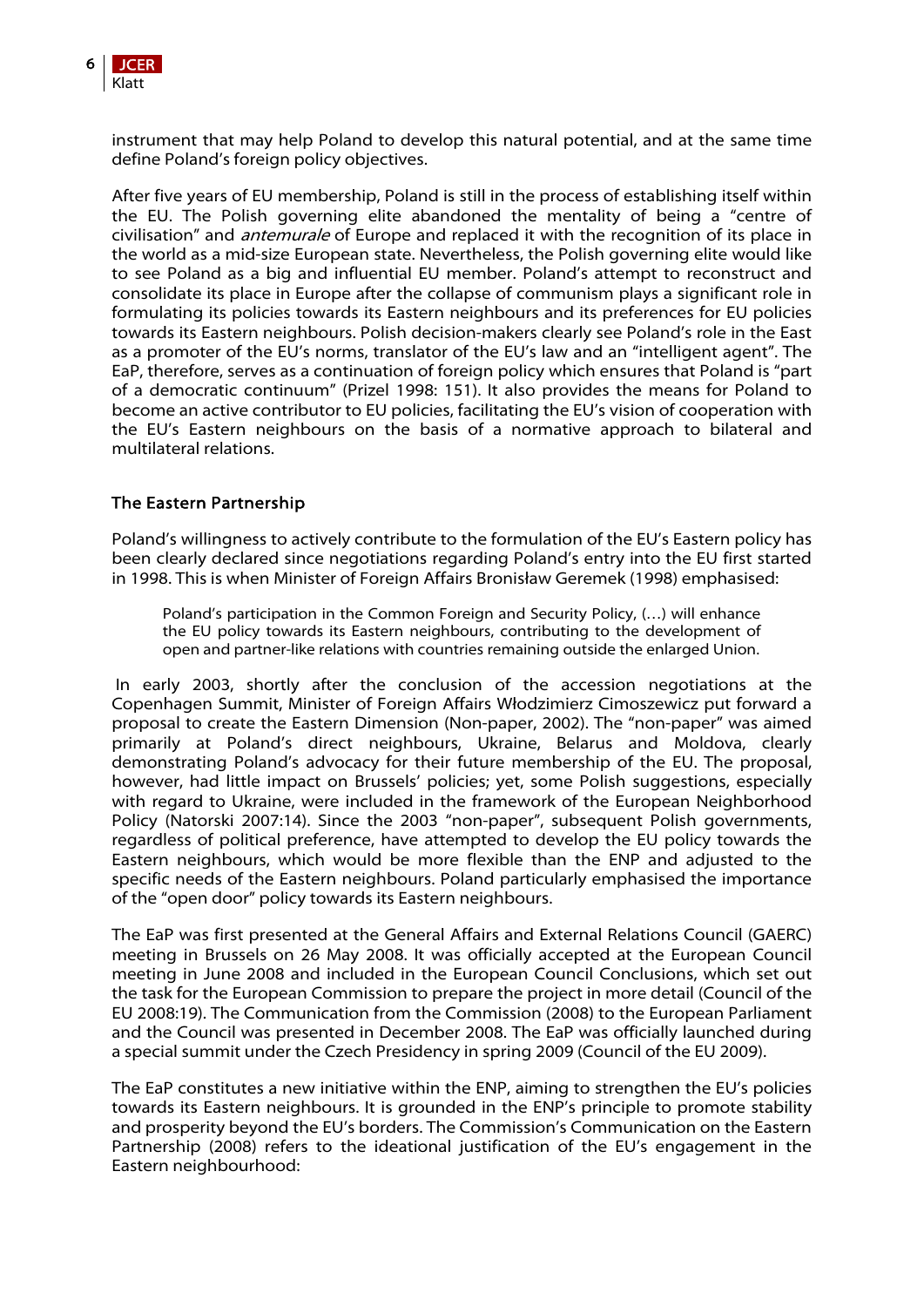The EaP will be based on mutual commitments to the rule of law, good governance, respect for human rights, respect for and protection of minorities, and the principles of the market economy and sustainable development. The level of ambition of the EU's relationship with the Eastern Partners will take into account the extent to which these values are reflected in national practices and policy implementation (European Commission 2008: 3).

Furthermore, since Poland's membership of the EU, one of its priorities has been to ensure that no new division lines emerge along the Polish and EU Eastern borders (Cimoszewicz 2003). Nevertheless, the Schengen enlargement in December 2007 imposed a number of restrictions on the Eastern neighbours, including a visa fee and new, much longer and more complicated procedures. This resulted in long lines in front of the Polish consulates (especially in Western Ukraine) and growing frustration and disillusionment particularly among Ukrainians (Piekło 2008). Therefore, the liberalisation of the Schengen visa regime and the future visa-free agreement for the citizens of Ukraine became paramount issues in the Polish strategy towards its Eastern neighbours.

The EaP is an attempt to make up for the shortcomings of the ENP, which was criticised for its faulty design and which adopted many of the pre-accession mechanisms without including the explicit aim of membership for those states participating in the project (Cremona and Hillion 2006). It was also an attempt to eliminate any new divisions between the EU and its Eastern neighbours. According to the draft proposal submitted by Poland and Sweden in May 2008, the EaP aims to complement the ENP in the area of bilateral cooperation, but primarily facilitates multilateral cooperation (Polish-Swedish Proposal 2008). On the bilateral level, it establishes a clear relationship based on joint ownership of responsibilities, including the upgrading of contractual relations towards Association Agreements. On the multilateral level, it provides EU expertise and financial support, which particularly results in meeting the political and security objectives of the cooperation.

According to a Polish MFA official from the Department of the European Union, negotiations to put in place deep and comprehensive free trade areas, progressive visa liberalisation and the enhancement of cooperation in the areas of security and energy security remain the most important objectives of the EaP (interview 6). Furthermore, the official added that, during the negotiations with the Commission over the EaP, Poland emphasised the importance of the EU's financial support for infrastructure development. The Poles argued that there was a need for tangible signs of cooperation with the EU before the Eastern partners could commit to the reforms.

The EaP does not provide a clear promise of membership, but it might be perceived as an accession track. As pointed out by Polish Foreign Affairs Minister Radek Sikorski, "we all know the EU has enlargement fatigue. We have to use this time to prepare as much as possible so that when the fatigue passes, membership becomes something natural" (EUobserver 2008a). The Poles express their willingness to support the Eastern neighbours' political and economic transitions through the framework of the EaP, which is designed to stimulate initiative and action from the Eastern partners. Adam Daniel Rotfeld emphasises that the EaP, through the export of policies and rules targeting corruption, for example, provides the means for better transparency (interview 3). In his opinion, the lack of a strong financial contribution to the EaP by the EU members, which has been perceived as an impediment for the successful development of the policy (Cameron 2009), is not seen as a disadvantage because it provides a stronger motivation for the Eastern partners to take the initiative. Rotfeld explains that flooding these regions with EU money would not resolve their problems; the EaP, on the other hand, allows for the stimulation of action and initiative.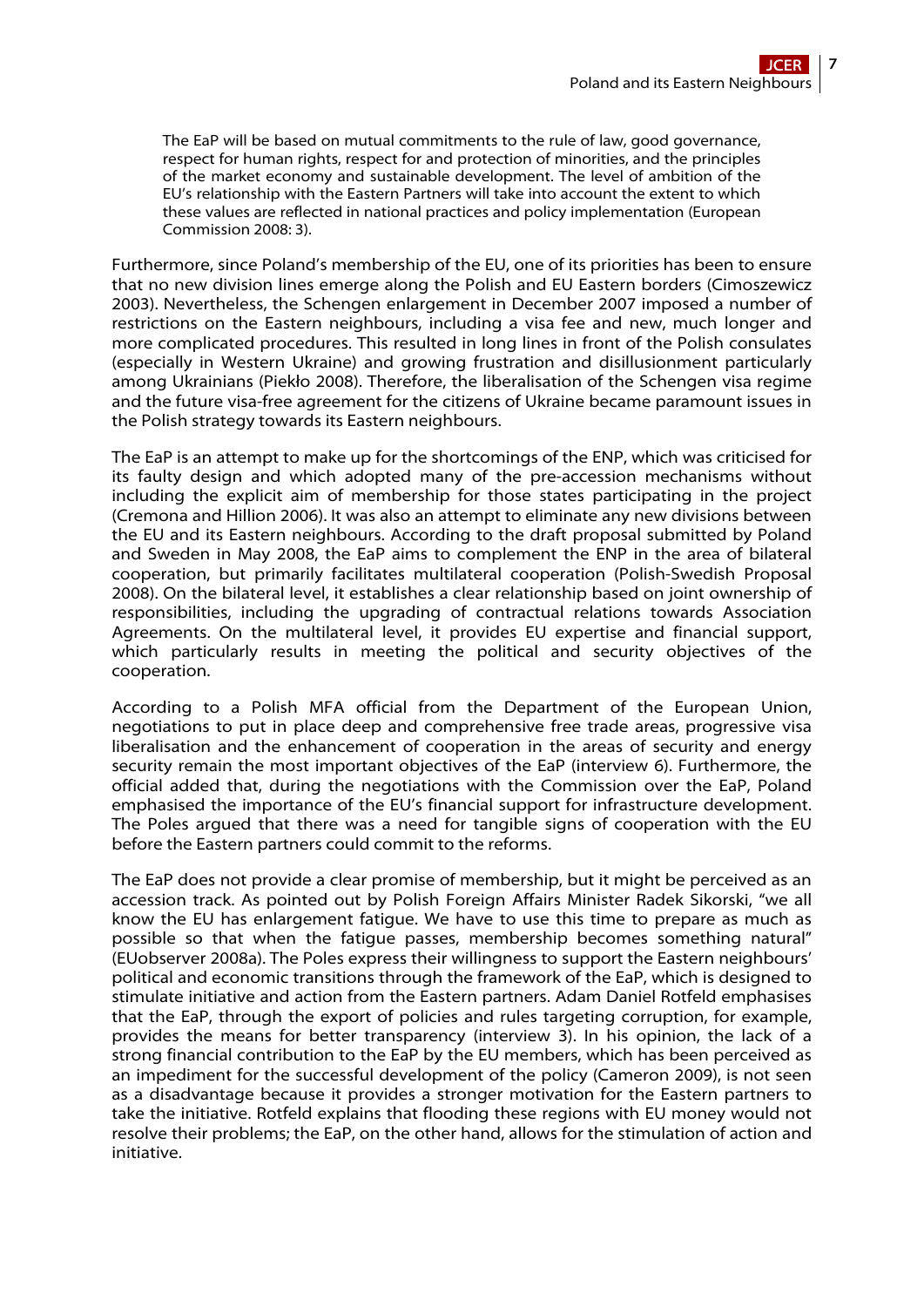The Polish government promotes the EaP as a very dynamic and active policy. One month after launching the EaP, it organised the first multilateral platform meeting with the representatives of all partnering countries including the EU member states, the Council Secretariat, and the European Parliament, chaired by the Commission (European Dialogue 2009). The meeting set detailed work plans and timeframes for implementing the EaP initiatives within the four thematic platforms. Andrzej Cieszkowski, from the Polish MFA, explains that these plans are concrete; therefore, their successful realisation is more likely (Gazeta Wyborcza 2010). For example, the Integrated Border Management Programme targets not only the borders with the EU, but, first and foremost, the infrastructure development of the Ukraine-Moldova border and the Ukraine-Russia border (*ibid*.). This initiative has been provided with a specific budget. Cieszkowski claims that these activities not only intend to improve border management, but in fact aim to engage the EU in the region and bring these countries closer to the EU's standards. Such an approach illustrates Poland's clear vision of the implementation of the EaP. Poland has been motivated by rational objectives in promoting the EaP, but there are also some "ideational" principles underlying this policy.

There are three elements of the EaP that may be characterised as "ideational" principles underlying Poland's foreign policy objectives: first, the principle of differentiation, which refers to the importance of the recognition of the Eastern neighbourhood as an independent region, different from the Southern neighbourhood and characterised by Western European values; second, the implementation of foreign policies based on "European standards"; third, based on Poland's own transformation experiences and its successful integration with Western structures, Poland's encouragement of the development of strong multilateral ties among the Eastern partners, facilitating the building of new economic, political and social connections. Each of these principles will be analysed in more detail below.

# The principle of differentiation

The need to differentiate between the South and the East was included in the Polish-Swedish proposal on the Eastern Partnership (2008) and was later incorporated by the European Commission into the policy itself. According to the Communication (European Commission, 2008), the principle of differentiation lies at the heart of the policy and will be taken into account in the context of bilateral relations in line with partners' objectives and capabilities. This approach is important because it will permit the design of individually tailored Association Agreements and further documents accommodating milestones and benchmarks appropriate to the specific circumstances of each country. According to the Communication, the principle of differentiation will also be used in region-specific projects in the case of multilateral cooperation. This has merit, particularly in the implementation of the flagship initiatives concerning energy and infrastructure that will need to consider the geographic location of the Eastern partners, differentiating between Eastern Europe and the South Caucasus.

Furthermore, the EU's initiative directed specifically at Eastern European countries and the South Caucasus offers a "commitment from the EU to accompany more intensively partners' individual reform efforts" (European Commission 2008: 3) and empowers them as individual, independent partners, not parts of a Russian sphere of influence. As Christophe Hillion and Alan Mayhew (2009: 7) point out, these countries are prepared to commit to EU norms and fulfill the expectation of fully integrating into the EU internal market. It derives from their motivation to complete the transformations begun after the collapse of the Soviet Union.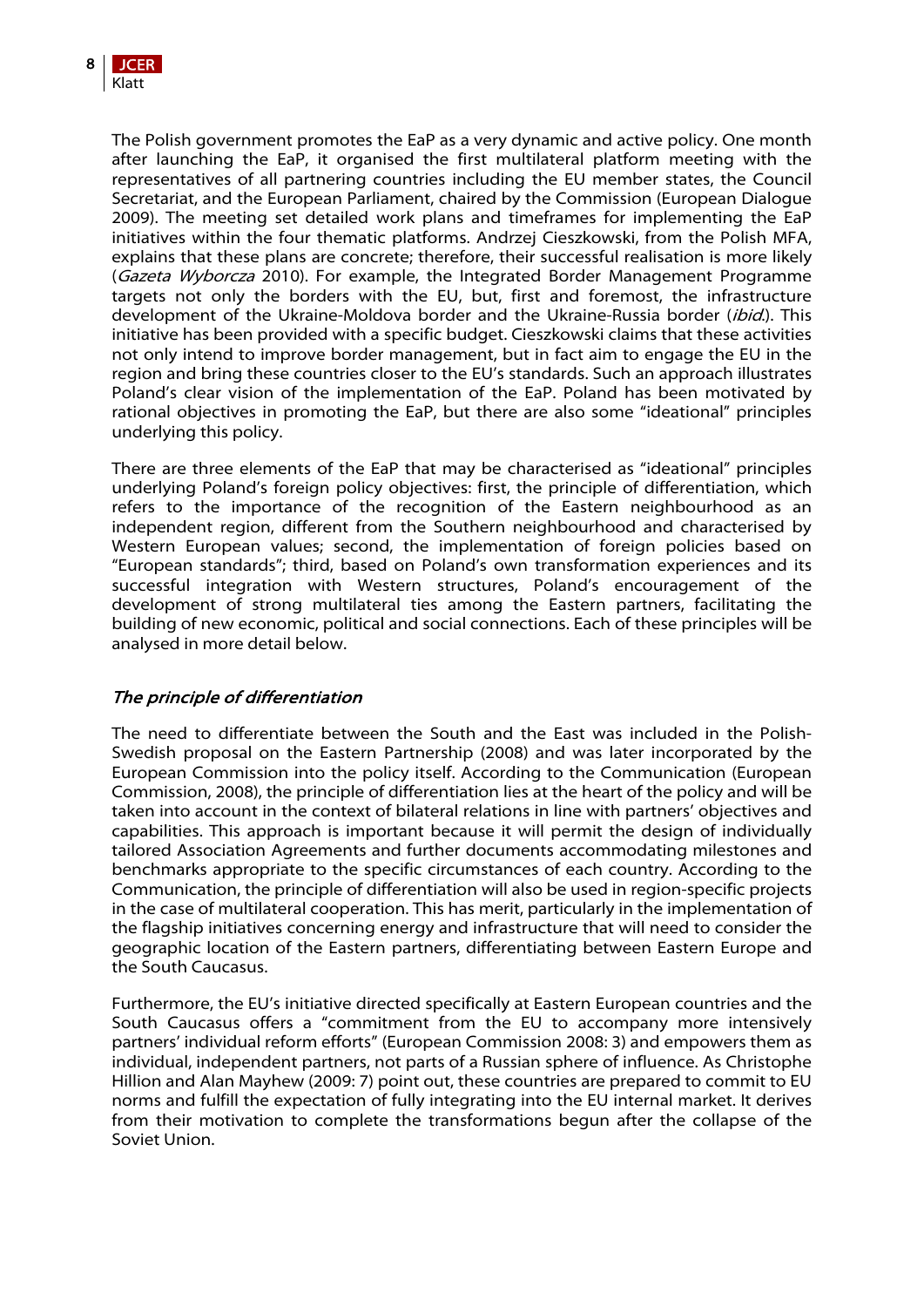The importance of this particular approach for Poland was emphasised by Polish Foreign Affairs Minister Radosław Sikorski, who pointed out, "To the South, we have neighbours of Europe. To the East, we have European neighbours (...). They all have the right one day to apply [for EU membership]" (EUobserver, 2008a). The minister's statement highlighted the need to differentiate the EU's approach to its Eastern neighbours from those in the South, such as Morocco, resulting not only from their geographical proximity, but first and foremost "because their citizens consider themselves European by virtue of common experience and culture" (Sikorski 2009a).

Although Poland's objectives regarding the EaP were strongly influenced by Poland's discontent with the ENP and its advocacy for the "open door policy" towards the Eastern neighbours, it may be argued that the principle of differentiation underlying the EaP also derives from Poland's own struggle for differentiation from the post-Soviet monolith in the 1990s and its effort to return to Europe. From Poland's point of view, the disappearance of the West-East division enabled Poland to re-establish itself as a Central European country. It is important to note that the term "Central Europe", referring to Poland, Hungary and Czechoslovakia, had already been coined in 1950 by Oskar Halecki (1950), yet this region was commonly perceived in the West as a Soviet sphere of influence and an ideological and political monolith. Thus, for the newly independent states of Central Europe, it was important to differentiate their separate character and status in relation to Eastern Europe. As Roman Kuźniar (2001: 28) points out, even several years after the fall of communism, there was a tendency in the West to describe the Central and Eastern European groups of countries collectively as Eastern Europe. The need to be perceived as Central Europe, characterised by Western values, is still very strong among Poles. Historical experiences and the process of transformation also legitimate the Polish political elite's demand for the commitment of all EU members in the form of the EaP. The "principle of differentiation" included in the EaP provides some new credibility for the EU to act as a normative player, which understands the individual needs of its Eastern neighbours and takes into account their different strategies in adjusting to the EU's requirements.

The principle of differentiation aims at more focused, regionalised financial EU support and also re-focuses the EU's attention towards these particular neighbours in a political sense. This has twofold importance for Poland. First, it increases Poland's role in the EU as the leader and designer of the policy and the "specialist" of the Eastern neighbourhood. Second, it provides deeper engagement by the EU in the East, which may result in faster and deeper reforms, leading one day to EU membership.

# The principle of "European standards"

The principles that inspired the creation of the EU are the cornerstone of its policies. However, it is worth mentioning that, although Poland was excluded from the process of building the European Union after 1945, these values and norms had been at the root of Polish culture and remain an important part of Polish European heritage. The Polish school of law dating back to the beginning of the fifteenth century has been rooted in basic values characteristic of the European cultural heritage. Furthermore, Poland's Constitution of 3 May 1791 is generally regarded as Europe's first, and the world's second, modern codified national constitution, following the 1788 ratification of the United States Constitution.

With regard to the Eastern neighbours, Polish Foreign Affairs Minister Krzysztof Skubiszewski, in the early 1990s, defined and introduced "European standards" in bilateral relations with the Eastern neighbours (Snyder 2003: 257-258). Skubiszewski was determined to balance bilateral relations with the Soviet Union (later Russia) with the recognition of the independence of post-Soviet republics. Timothy Snyder (2003: 257)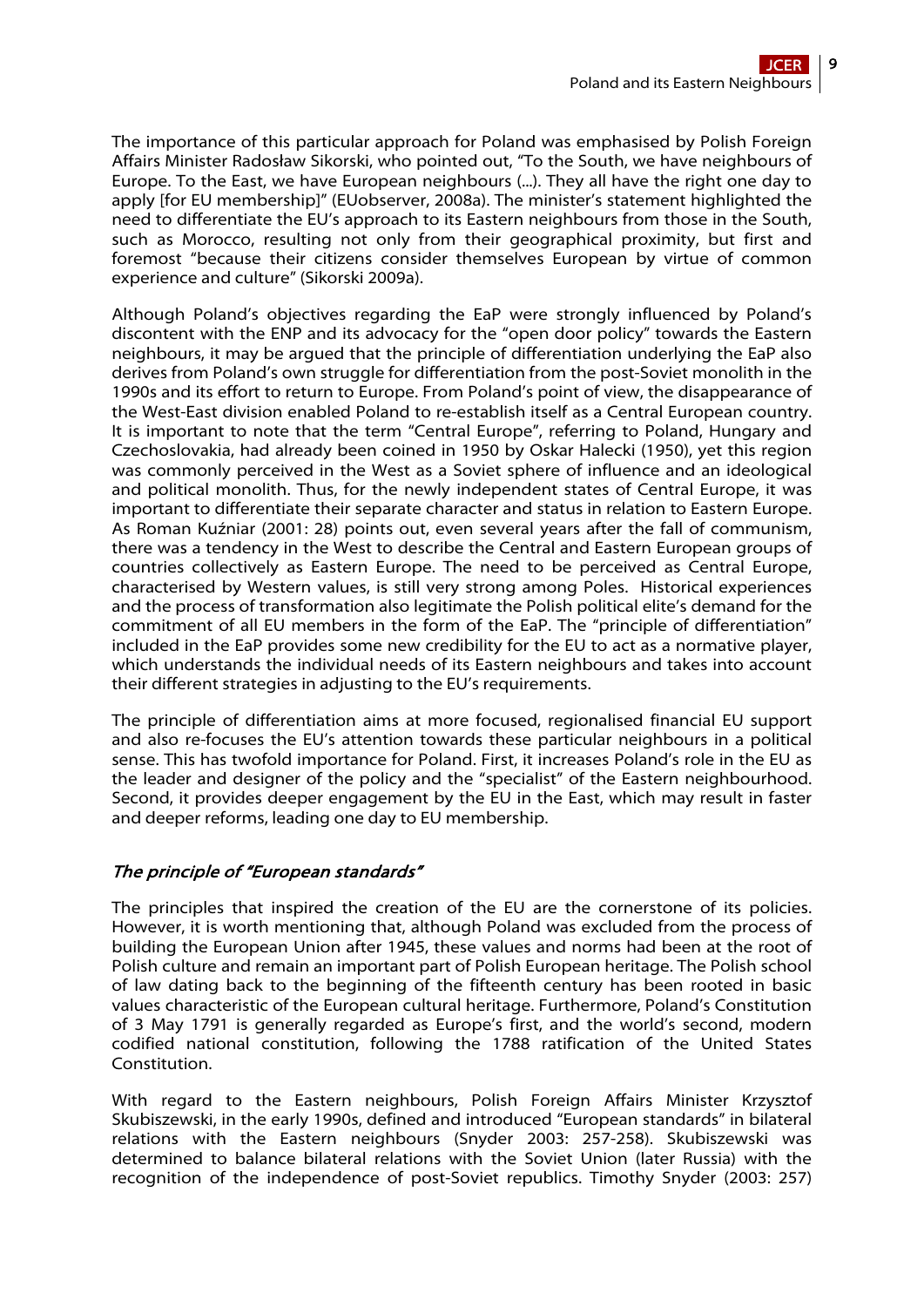

points out that this policy contributed to the creation of nation states in Eastern Europe. Snyder argues that Poland was not only introducing European norms in Central and Eastern Europe, but also defining them. The introduction and definition of norms applied particularly to minority rights and territorial integrity, which, as Snyder (2003: 258) explains, were still contested in the EU. The policy of "European standards" comprised the introduction and consolidation of European norms as guiding principles in building new, independent states in Eastern Europe (*ibid.*). The "European standards" policy has also been utilised in current Polish foreign policy by Sikorski who, in his 2008 policy statement, emphasised that protecting human rights, as well as the rule of law and democracy, have become a Polish passion (Sikorski 2008).

Although norms and values existed in the Central and Eastern European countries before the Association Agreements with the EU, European conditionality prompted a further massive transfer of rules and practices from the EU to the candidate states. Nevertheless, the EU's promotion of "European standards" in its current Eastern neighbourhood has been contested as EU-centred, demanding compliance without any "hard" incentives (Emerson et al. 2005). Furthermore, the EU has been criticised for its "contemporary western European pragmatism", which has prioritised good relations with Russia while pursuing a "disillusioned" policy towards the post-Soviet states without any motivation for the nations struggling to find the turning point in their new political existence (Riabczuk 2007: 365). Democracy building is not a natural and spontaneous concept, but rather an historical process involving institution building in symbiosis with society (Rieu and Duprat 1995). Such a process needs to be underpinned by European moral values (Riabczuk 2007: 365). Such moral values may come from experience with transformations and the specific national identities of Poland and other Central and Eastern European countries, which would strengthen the EU's democratic culture and its approach towards "European standards". Poland and other new EU member states have successfully brought to the EU's attention its role in the neighbourhood, increasing the political actions of the European Parliament, the European Commission and the Council, as displayed, for example, during the 'colour revolutions' in Ukraine and Georgia (see also Killingsworth et al. 2010; Pisarska 2008). The role of Central and Eastern European countries in peaceful revolutions and transformations toward democracy and a market economy influence their appreciation of values in the design of foreign policies. Additionally, one of the essential parts of successful democracy promotion is understanding the particular conditions of the country to which they wish to export it. Poland's location and historical links are adequate to assume that it is the most suitable to design the democracy model that the EU wants to promote there.

Poland's normative justification of the EaP particularly applies to Poland's way of promoting the EaP in an alliance with Sweden. For Poland, which claims that the protection of human rights, the rule of law and democracy have become a Polish passion, Sweden was a first-class partner that also promoted a normative approach to foreign policy. In the opinion of one Polish Foreign Affairs Ministry official (interview 6), Sweden's reputation as a "moral superpower" at a time when a value-based foreign policy merits attention increased the status of the EaP and simplified the process of obtaining support for the policy among all EU members. Sweden presents itself as a supporter of a soft power approach towards the Eastern neighbourhood. The then Swedish Minister for EU Affairs Cecilia Malmström (2008) emphasised the Swedish appreciation of the EU's soft power standing for the EU's ability to shape the world on the basis of its ideas and values. With regard to the countries included in the ENP and in the absence of the promise of membership, the Swedish Minister believed that engaging in political work adapted to each individual country, cultural exchange, and a more liberal visa policy, among other things, would stimulate democratic and economic change.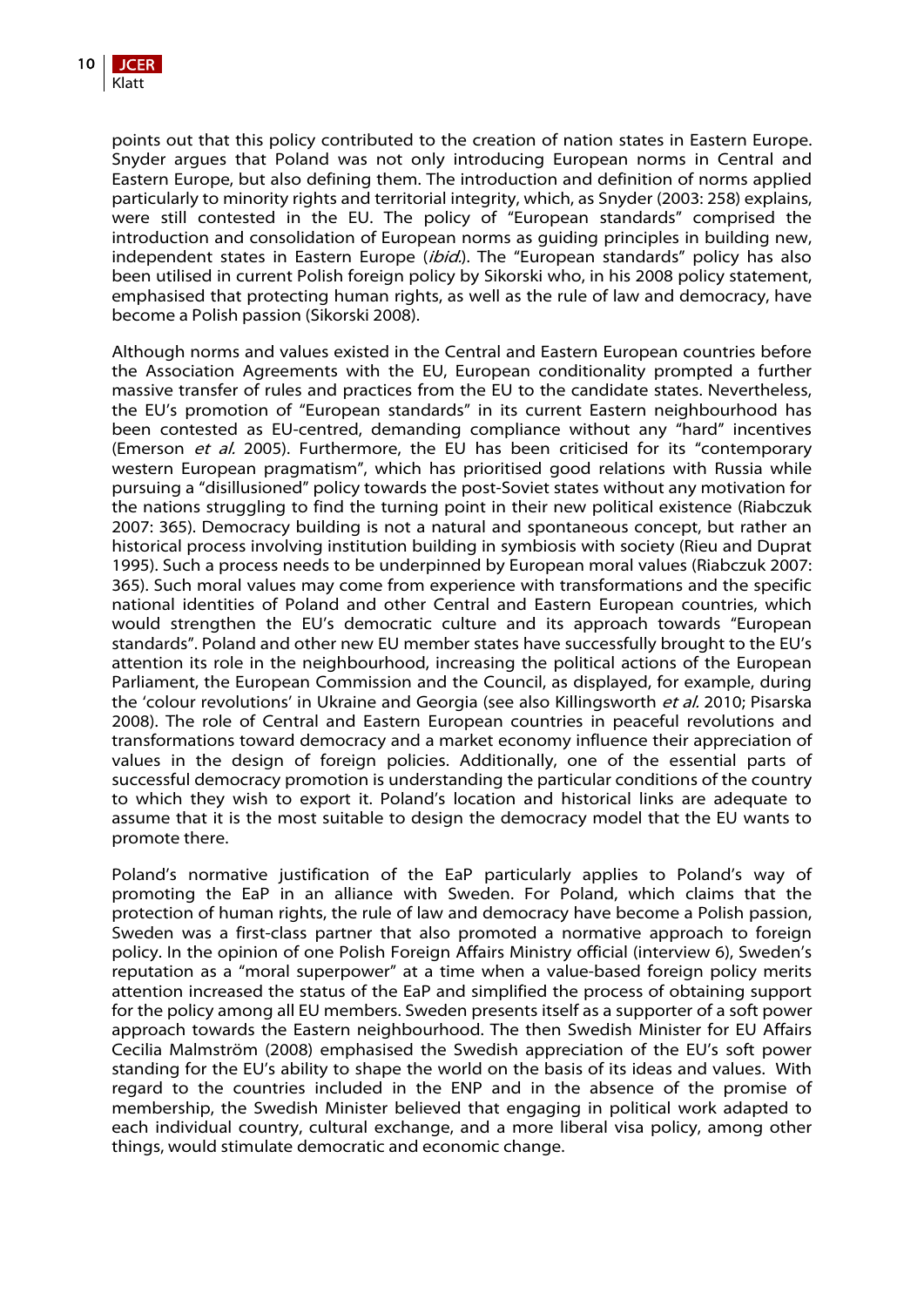It is noteworthy that Poland's idea to promote the EaP in partnership with Sweden was a great tactical move, as Sweden had more experience in dealing with the EU system and was perceived as an established EU member. Sweden thus ensured that the project met all the EU's formal and informal requirements, which Poland, as fairly new to the system, might not have been aware of. Furthermore, the EaP proposal presented together with Sweden avoided the assumption that it was directed against Russia - Sweden had no historical burden in relation to Russia and has an independent energy sector.

Nevertheless, the soft power approach, based on the application of European norms involving EU principles, has become the cornerstone of the EaP. This normative justification of the EaP provides the basis for bilateral and multilateral relations between the EU and the Eastern partners. It also delivers a powerful political message by showing partner countries attractive development prospects and by treating them as "independent entities and not pawns that are organically linked to Russia" (Sikorski 2009a). Furthermore, the EaP creates the possibility for Russia to participate in local projects, especially in the Kaliningrad region. Russia has rejected a previous form of the ENP, but there is no such attitude towards the idea of the EaP (OSW 2009). Furthermore, according to the Director of the Eastern Policy Department in MFA, Jarosław Bratkiewicz (interview 2), Russian officials from the Kaliningrad region have been very interested in establishing closer cooperation. Similar reactions have been observed among Belarusian officials (interview 6). Should both Russia and Belarus want to join initiatives under the EaP, they would be required to comply with the "European standards" included in the formal contracts (Bernatowicz 2009: 9).

# Increased regional cooperation

According to the draft proposal submitted by Poland and Sweden in May 2008, the EaP aims to complement the ENP in the area of bilateral cooperation. Also, more importantly, it facilitates multilateral cooperation. To deepen bilateral cooperation, the project proposed developing a road map towards a visa-free regime and the signing of a series of deep and comprehensive free-trade agreements leading to the creation of a Free Trade Area (FTA). The proposal also suggested launching bilateral projects in economic, environmental and social areas, including smaller projects on student exchange and the supply of energy (EUobserver 2008b).

With regard to multilateral cooperation, the proposal suggested not only fostering regional links by encouraging regional cooperation between the EU member states and the six EaP partners, but also fostering links among the Eastern partners themselves. This cooperation would be based on the implementation of concrete projects (flagship initiatives) on a voluntary basis by each interested country. As one of the officials from the Polish MFA pointed out, the main idea behind each project is to design a road map with realistic implementation schedules providing each partner with clear steps to achieve a specific goal; this goal would be set individually for each country involved (interview 6). According to Michał Łabenda, the Deputy Director of the Department for the Eastern Policy, attached to the Polish Ministry of Foreign Affairs, the flagship initiatives may be initiated by the partnering countries (interview 5). In this respect, the EaP differs from the ENP framework, where the initiative lies only with the European Commission. It is an important step forward in relations with the EU, as it enables Eastern partners to bring to the attention of the EU matters that are the most important for them.

The Polish-Swedish proposal placed special emphasis on the development of multilateral relations, not only between the EU members and the Eastern partners, but also among the partners themselves. It was also included in the final Communication on the EaP by the Commission: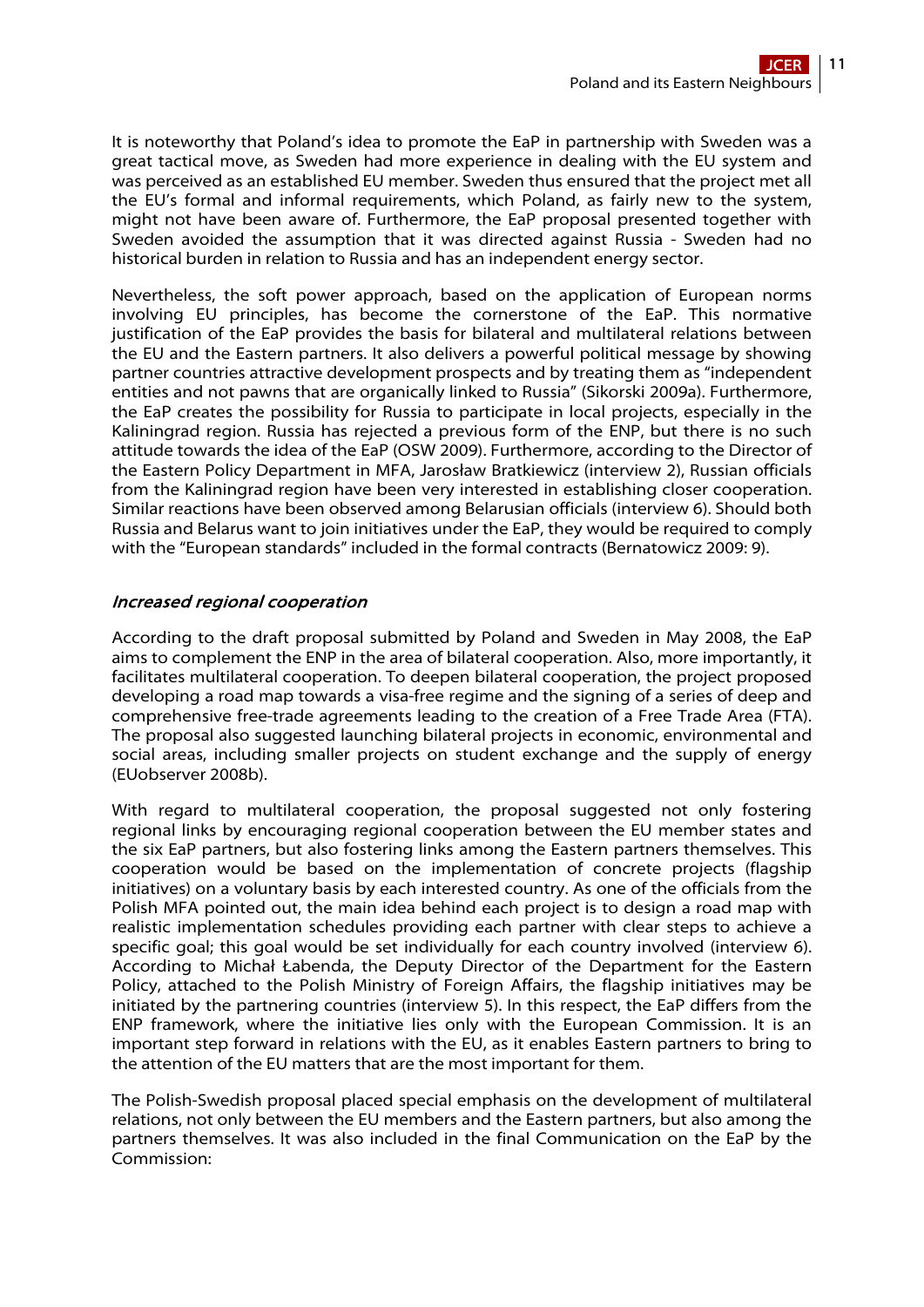[The EaP] will provide a forum to share information and experience on partners' steps towards transition, reform and modernisation and give the EU an additional instrument to accompany these processes. It will facilitate the development of common positions and joint activities. The multilateral framework will foster links among the partners themselves and will be a natural forum for discussion on further developments of the EaP (European Commission 2008: 8).

Poland's support for the development and strengthening of regional connections between the Eastern partners derives once again from Skubiszewski's success in building effective regional links in the 1990s. Since 1989, Poland has become an active initiator and participant in regional cooperation. Such cooperation helps build new economic, political and social connections, and also helps to lessen burdens of the past through dialogue on different levels. It helped Poland avoid isolation and undermined the creation of divisions in Central Europe. While Poland in the 1990s was focused on building close relations with the West and also recognising its independent Eastern neighbours, Skubiszewski's "dualtrack policy" ensured the establishment of constructive relations with Russia. It was based on ideas from *Kultura*, grounded in a belief that the traditional Polish geopolitical dilemma resulting from its location between Germany and Russia might be overcome by promoting non-threatening behaviour and democratic values, while also having a close relationship with all its neighbours. Skubiszewski's policies contributed to building a new security architecture in Central-Eastern Europe and strengthened stabilisation across the region. This, in turn, helped Central European states integrate into NATO and the EU. The multilateral framework of the EaP presents similar potential to solve regional problems and prepare the Eastern partners to join Western structures.

# Conclusion

Poland's geopolitical location and its historical experiences constitute a very influential part of Polish national identity. After years of communist rule, Polish national identity has been in a process of reconstruction not only through the "return to Europe", but also through the re-establishment of closer bonds with its Eastern neighbours. Re-anchoring with Europe, re-establishing national identity and pride, and a new patriotism have also been important elements of balance in a globalised world (Wolf-Powęska 2007: 10).

Poland is still in a process of establishing itself within the EU. Poland's attempt to reconstruct and consolidate its place in Europe after the collapse of communism plays a significant role in formulating its policies towards its Eastern neighbours and its preferences for EU policies towards its Eastern neighbours. Polish decision-makers clearly see Poland's role in the East as a promoter of the EU's norms, translator of the EU's law and an "intelligent agent".

The EaP initiative constitutes an important part of Poland's attempt to re-establish itself firmly in Europe through positioning itself as the lynchpin between the West and the East in both a normative sense (the promotion of values) and institutionally (establishing policies). For most Poles, a truly integrated Europe can only be achieved when Pope John Paul II's message that Europe has two lungs and that it will never breathe easily unless it uses both of them is fulfilled (Pope John Paul II 1988). Removing the division line between the EU and its Eastern neighbourhood and ensuring the well-being of Poland's Eastern neighbours is part of Poland's national identity. The EaP, therefore, creates an opportunity for Poland to determine the EU's common policy drawing from Poland's "ideational" foreign policy principles. But, contemporary Poland also seeks to combine its national identity and ideals with political reality. Poland's membership in the EU has had a profound impact on Poland's politics. Poland's decision-makers realised that becoming a big and influential EU member is possible through negotiation and understanding of the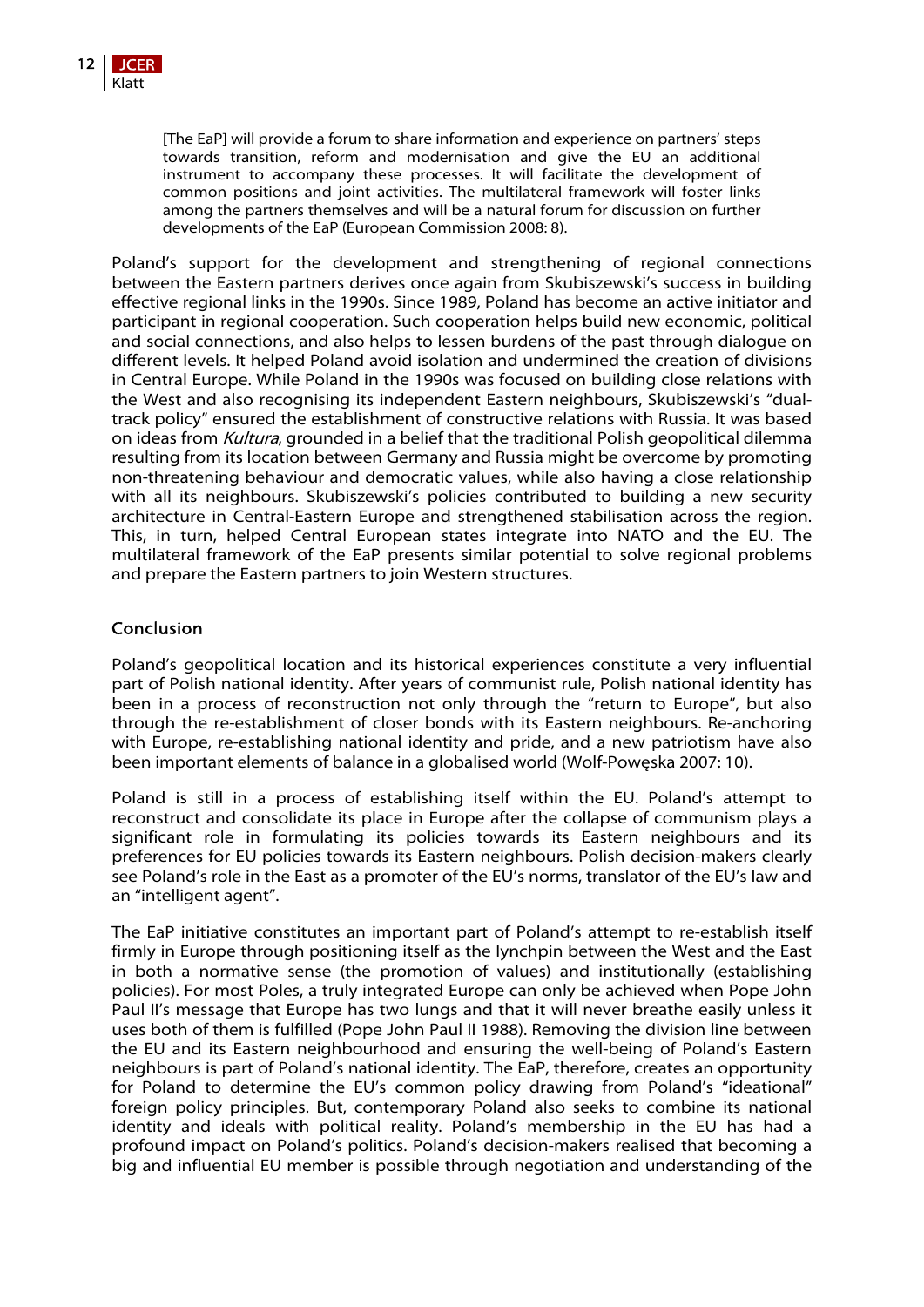EU's policy-making processes. This contends that the consensus between political realism and idealism in Poland's foreign policy may be possible to achieve through the advancement of European norms and values in Polish foreign policy.

The Polish political and intellectual elites have attempted to reconcile their perception of Poland as a big and important state with the realistic objective of implementing their national objectives in the EU. By pursuing foreign policy based on normative objectives and on the active promotion and implementation of normative principles through multilateral means, Poland may become a normative middle-size state and a norm entrepreneur in Eastern Europe, which, in turn, might strengthen the EU as a normative foreign policy actor.

#### \*\*\*

# List of interviews

- (1) Interview with Witod Sobków, Acting Political Director in the Ministry of Foreign Affairs, Warsaw, 24 October 2008.
- (2) Interview with Jarosław Bratkiewicz, Director of the Department for the Eastern Policy of the Ministry of Foreign Affairs, Warsaw, 23 September 2008.
- (3) Interview with Adam Daniel Rotfeld, Melbourne, 5 October 2009.
- (4) Interview with Przemysław Grudziński, Undersecretary of State in the Polish Ministry of Foreign Affairs, Warsaw, 29 October 2008.
- (5) Interview with Michał Łabenda, Deputy Director of the Department for the Eastern Policy of the Ministry of Foreign Affairs, Warsaw, 24 October 2008.
- (6) Interview with a representative of the Department of European Union (DUE) of the Ministry of Foreign Affairs, Warsaw, 6 October 2008.

#### \*\*\*

# References

- Bernatowicz, G. (2009). 'The EU Committee of the Seim meeting' (97), Bulletin of the Seim Committees Office 1905 (19), February. Available at [www.sejm.pl](http://www.sejm.pl/), accessed on 10 May 2010.
- Borkowski, J., ed. (2006). Rola Polski w Kształtowaniu Polityki Wschodniej Unii Europejskiej na Przykładzie Ukrainy. Warsaw: Centrum Europejskie UW.
- Bromke, A. (1967). Poland's Politics: Idealism vs. Realism. Harvard: Harvard University Press.
- Cameron, F. (2009). 'The EU's Relations with its Strategic Partners: The US, Russia and China', paper presented at a seminar at the Contemporary European Research Centre, 31 March 2009.
- Cichocki, M. (2009). 'W Pułapce Minimalizmu', Tygodnik Powszechny 41, 11 October, pp. 14-15.
- Cimoszewicz, W. (2003). 'The Eastern Dimension of the European Union: The Polish View' at the "EU Enlargement and Neighbourhood Policy" Conference, Warsaw, 20 February 2003. Available at [http://www.msz.gov.pl/20,lutego,2003r.,-](http://www.msz.gov.pl/20,lutego,2003r.,-,The,Eastern,Dimen...,Neighbourhood,Policy,,Warsaw,,20,February,2003,1305.html) [,The,Eastern,Dimen...,Neighbourhood,Policy,,Warsaw,,20,February,2003,1305.html](http://www.msz.gov.pl/20,lutego,2003r.,-,The,Eastern,Dimen...,Neighbourhood,Policy,,Warsaw,,20,February,2003,1305.html), accessed on 31 January 2007.
- Cordell, K., ed. (2000). Poland and the European Union. London: Routledge.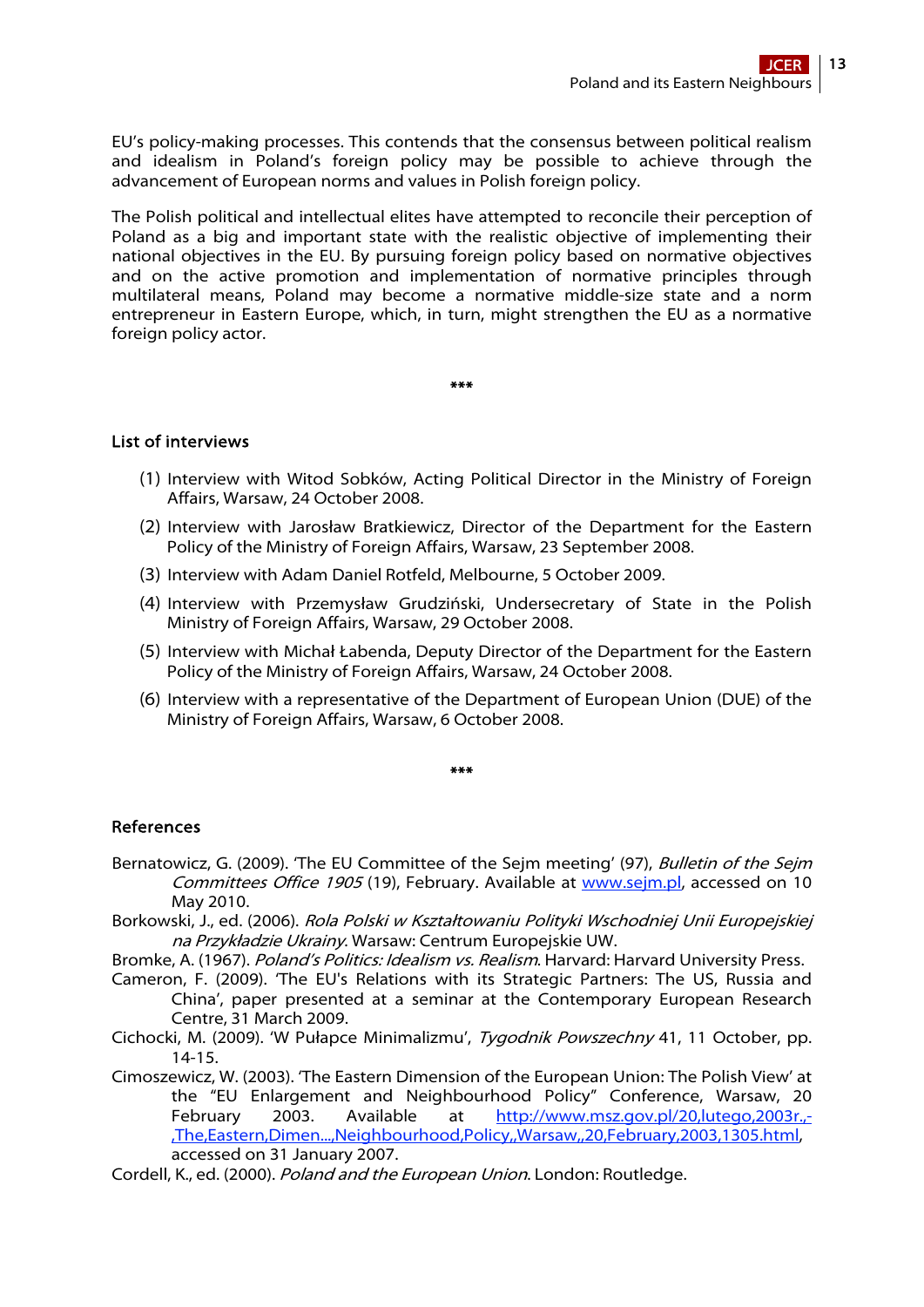

Council of the European Union. (2008). Presidency Conclusions, 11018/08, Brussels, 20 June. **Available** at the state of the state at the state at the state at the state at the state at the state at  $\lambda$ 

[http://www.consilium.europa.eu/ueDocs/cms\\_Data/docs/pressData/en/ec/101346](http://www.consilium.europa.eu/ueDocs/cms_Data/docs/pressData/en/ec/101346.pdf) [.pdf,](http://www.consilium.europa.eu/ueDocs/cms_Data/docs/pressData/en/ec/101346.pdf) accessed on 14 July 2008.

- Council of the European Union. (2009). Joint Declaration of the Prague Eastern Partnership Summit Prague, 7 May. Available at [http://www.consilium.europa.eu/ueDocs/cms\\_Data/docs/pressdata/en/er/107589.](http://www.consilium.europa.eu/ueDocs/cms_Data/docs/pressdata/en/er/107589.pdf) [pdf,](http://www.consilium.europa.eu/ueDocs/cms_Data/docs/pressdata/en/er/107589.pdf) accessed on 31 March 2010.
- Cremona, M. and Hillion, C. (2006). 'The Potentials and Limits of the European Neighbourhood Policy', in N. Copsey and A. Mayhew, eds, European Neighbourhood Policy: the Case of Ukraine. Sussex: Sussex European Institute, SEI Seminar Papers Series, 1.
- Davis, N. (2005). God's Playground, 2. Oxford: Oxford University Press.
- Economist. (2005). 'The Burden of History', 376 (41).
- Emerson, M. et al. (2005). 'The Reluctant Debutante: The European Union as Promoter of Democracy in its Neighbourhood', CEPS Policy Brief, 223, July. Available at: [http://www.ceps.eu,](http://www.ceps.eu/) accessed on 20 October 2009.
- EUobserver. (2008a). 'Eastern Partnership could Lead to Enlargement Poland says', 27 May. Available at<http://euobserver.com/9/26211>, accessed on 14 July 2009.
- EUobserver. (2008b). 'Poland and Sweden to Pitch "Eastern Partnership" Idea', 22 May. Available at [http://euobserver.com/9/26194/?rk=1>,](http://euobserver.com/9/26194/?rk=1%3E) accessed on 23 May 2008.
- European Commission. (2008). The Communication from the Commission to the European Parliament and the Council Eastern Partnership COM(2008) 823 final, Brussels, 3 December 2008. Available at: [http://ec.europa.eu/external\\_relations/eastern/docs/com08\\_823\\_en.pdf](http://ec.europa.eu/external_relations/eastern/docs/com08_823_en.pdf), (accessed 10 November 2009).
- European Dialogue. (2009). 'The Eastern Partnership: Getting Down To Work', June. Available at [http://eurodialogue.org/The-Eastern-Partnership-Getting-Down-To-](http://eurodialogue.org/The-Eastern-Partnership-Getting-Down-To-Work)[Work,](http://eurodialogue.org/The-Eastern-Partnership-Getting-Down-To-Work) accessed on 12 June 2010.
- Finnemore, M. and Sikkink, K. (1998). 'International Norm Dynamics and Political Change', International Organization, 52 (4), pp. 887-917.
- Gazeta Wyborcza. (2010). 'Żmudne Wciąganie do UE. Pół Roku Partnerstwa Wschodniego', an interview with Andrzej Cieszkowski, 26 January. Available at [http://wyborcza.pl/2029020,75515,7495763.html,](http://wyborcza.pl/2029020,75515,7495763.html) accessed on 10 May 2010.
- Geremek, B. (1998). Statement of the Minister of Foreign Affairs of the Republic of Poland on the Opening of Poland's Negotiations on Membership of the European Union Brussels, 31 March. Available at <http://www.ena.lu/>, accessed on 10 June 2009.
- Halecki, O. (1950). The Limits and Divisions of European History. London: Sheed & Ward.
- Ingebritsen, C. (2002). 'Norm Entrepreneurs: Scandinavia's Role in World Politics', Cooperation and Conflict, 37 (1), pp.11-23.
- Janion, M. (2004). 'Rozstać się z Polską?', Gazeta Wyborcza 232, 02 October.
- Jasina, Ł., Kłoczowski, J., and Gill, A., eds (2007). Aktualność Przesłania Paryskiej "Kultury" w Dzisiejszej Europie. Lublin: Instytut Europy Środkowo-Wschodniej.
- Katzenstein, P. and Checkel, J. (2009). 'European Identity in Context', in P. Katzenstein and J. Checkel, eds, European Identity. Cambridge: Cambridge University Press.
- Killingsworth, M., Klatt, M. and Auer, S. (2010). 'Where does Poland Fit in Europe? How Political Memory Influences Polish MEPs' Perceptions of Poland's Place in Europe', Perspectives on European Politics and Society, 11 (4), pp. 358-375.
- Kuźniar, R. (2001). 'Security Policy in Polish Foreign Policy', in R. Kuźniar, ed., Poland's Security Policy 1989-2000. Warsaw: Scholar Publishing House.
- Mach, Z. (2000). 'Polish National Culture and its Shifting Centres', Centre for European Studies Papers. Kraków: Jagiellonian University. Available at: <http://www.ces.uj.edu.pl/mach/national.htm>, accessed on 20 March 2009.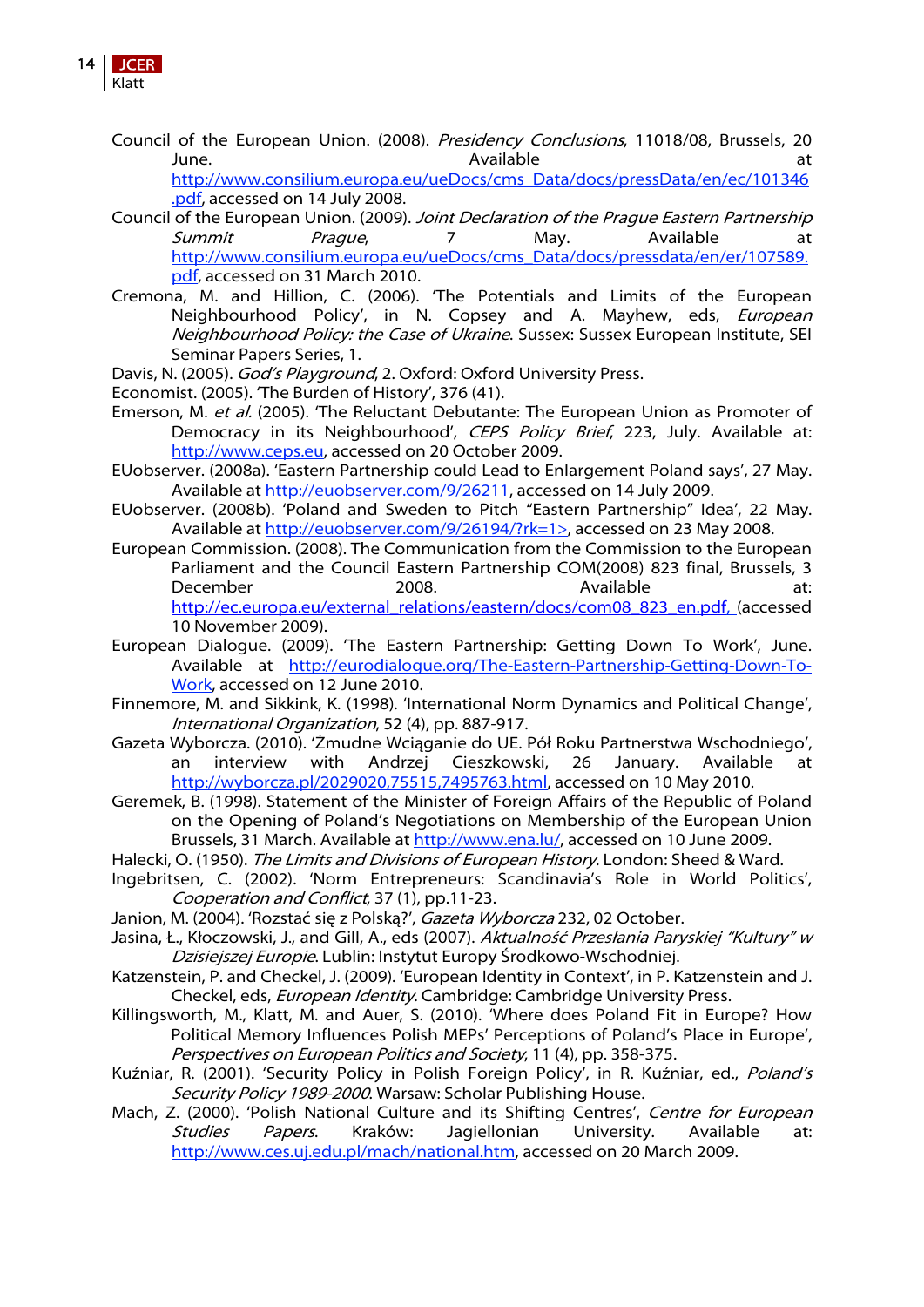- Malmström, C. (2008). 'The Role of the EU in World Politics', 12 March, The Government Office of Sweden website. Available at [http://www.sweden.gov.se/sb/d/7973/a/100668,](http://www.sweden.gov.se/sb/d/7973/a/100668) accessed on 26 June 2009.
- Manners, I. (2009). 'The Concept of Normative Power in World Politics', Danish Institute for International Studies Brief, May. Copenhagen: Danish Institute for International Studies. The action of the Available at the Available at the Available at the Available at the Available at the Available at the Available at the Available at the Available at the Available at the Available at the Availabl [http://www.diis.dk/graphics/Publications/Briefs2009/B09\\_maj\\_\\_Concept\\_Normativ](http://www.diis.dk/graphics/Publications/Briefs2009/B09_maj__Concept_Normative_Power_World_Politics.pdf) [e\\_Power\\_World\\_Politics.pdf,](http://www.diis.dk/graphics/Publications/Briefs2009/B09_maj__Concept_Normative_Power_World_Politics.pdf) accessed on 28 June 2009.
- Mayhew, A., Hillion, C. (2009). 'The Eastern Partnership: Something New or Window-Dressing'. Sussex European Institute Working Paper 109, January. Sussex: Sussex European Institute. Available at [http://www.sei.ac.uk](http://www.sei.ac.uk/), accessed on 27 April 2009.
- Najder, Z. (2005). 'Przyszłość Więzi Kulturowych Między Narodami w Europie Środkowo-<br>Wschodniei'. *Ośrodek Myśli Politycznei*. 4 October. Available at Ośrodek Myśli Politycznej, 4 October. Available at [http://www.omp.org.pl,](http://www.omp.org.pl/) accessed on 20 March 2009.
- National Security Strategy of the Republic of Poland. (2007). Warsaw. Available at [http://www.msz.gov.pl/files/docs/DPB/polityka\\_bezpieczenstwa/dokumenty\\_i\\_ko](http://www.msz.gov.pl/files/docs/DPB/polityka_bezpieczenstwa/dokumenty_i_komunikaty/strategia_bezp_nar_2007.pdf) [munikaty/strategia\\_bezp\\_nar\\_2007.pdf,](http://www.msz.gov.pl/files/docs/DPB/polityka_bezpieczenstwa/dokumenty_i_komunikaty/strategia_bezp_nar_2007.pdf) accessed on 20 June 2009.
- Natorski, M. (2007). 'Explaining Spanish and Polish Approaches to the European Neighbourhood Policy', European Political Economy Review, 7, pp. 63-101.
- "Non-paper" presented at the Copenhagen Summit in December 2002, available on the official website of Polish MFA. Available at [http://www.msz.gov.pl/Non](http://www.msz.gov.pl/Non-paper,with,Polish,proposals,concerning,policy,towards,the,new,Eastern,neighbours,after,EU,enlargement,2041.html)[paper,with,Polish,proposals,concerning,policy,towards,the,new,Eastern,neighbour](http://www.msz.gov.pl/Non-paper,with,Polish,proposals,concerning,policy,towards,the,new,Eastern,neighbours,after,EU,enlargement,2041.html) [s,after,EU,enlargement,2041.html,](http://www.msz.gov.pl/Non-paper,with,Polish,proposals,concerning,policy,towards,the,new,Eastern,neighbours,after,EU,enlargement,2041.html) accessed on 10 June 2009.
- Nye, J. (2004). *Soft Power: The Means to Success in World Politics*. New York: Public Affairs.
- OSW. (2009). 'Reakcje na Szczyt Inauguracyjny Partnerstwa Wschodniego', Tydzień na Wschodzie 18, 13 May. Available at [www.osw.pl](http://www.osw.pl/), accessed on 10 May 2010.
- Piekło, J. (2008). 'Donald Tusk's Government Policy towards Ukraine', The Institute of Public Affairs Analysis and Opinions 5, November. Available at [www.isp.org.pl](http://www.isp.org.pl/), accessed on 20 June 2009.
- Pisarska, K. (2008). 'The Role of the New Member States in the Developing of the EU's Eastern Agenda in the Years 2004-2007: Perceptions of EU Officials', The Casimir Pulaski Foundation Report No.1, September 2008, Warsaw. Available at <www.pulaski.pl>, accessed on 7 October 2008.
- Polish-Swedish Proposal. (2008). 'Eastern Partnership', 23 May 2008. Available at [www.tepsa.eu/doc/draft\\_proposal\\_eastern\\_partnership.pdf](www.tepsa.eu/doc/draft_proposal_eastern_partnership.pdf), accessed on 22 July 2008.
- Pope John Paul II. (1988). Euntes In Mundum, Rome, 25 January. Available at [http://www.catholicculture.org/culture/library/view.cfm?id=3700&CFID=7189012&](http://www.catholicculture.org/culture/library/view.cfm?id=3700&CFID=7189012&CFTOKEN=82082291) [CFTOKEN=82082291,](http://www.catholicculture.org/culture/library/view.cfm?id=3700&CFID=7189012&CFTOKEN=82082291) accessed on 4 June 2009.
- Prizel, I. (1998). National Identity and Foreign Policy: Nationalism and Leadership in Poland, Russia and Ukraine. Cambridge: Cambridge University Press.
- Riabczuk, M. (2007). 'Prometeusze i Realiści' in Ł. Jasina et al., eds, Aktualność Przesłania Paryskiej "Kultury" w Dzisiejszej Europie. Lublin: Instytut Europy Środkowo-Wschodniej, pp. 361-372.
- Rieu, A. M. and Duprat, G., eds (1995). *European Democratic Culture*. Routledge: London.
- Sikorski, R. (2008). 'Policy Statement', the Sejm, 7 May. Available at [http://www.msz.gov.pl/The,Minister,of,Foreign,Affairs,on,the,Republic,of,Poland's,F](http://www.msz.gov.pl/The,Minister,of,Foreign,Affairs,on,the,Republic,of,Poland) [oreign,Policy,for,2008,17325.html,](http://www.msz.gov.pl/The,Minister,of,Foreign,Affairs,on,the,Republic,of,Poland) accessed on 28 June 2009.
- Sikorski, R. (2009a). 'Eastern Partnership Holds Key to Russia Ties', The Moscow Times, 17 June. **Available Available at**

[http://www.themoscowtimes.com/articles/detail.php?ID=378839&print=Y,](http://www.themoscowtimes.com/articles/detail.php?ID=378839&print=Y) accessed on 14 July 2009.

Sikorski, R. (2009b). '1 Września – Lekcja Historii', Gazeta Wyborcza, 28 August. Available at [http://wyborcza.pl/2029020,76842,6978098.html,](http://wyborcza.pl/2029020,76842,6978098.html) accessed on 3 September 2009.